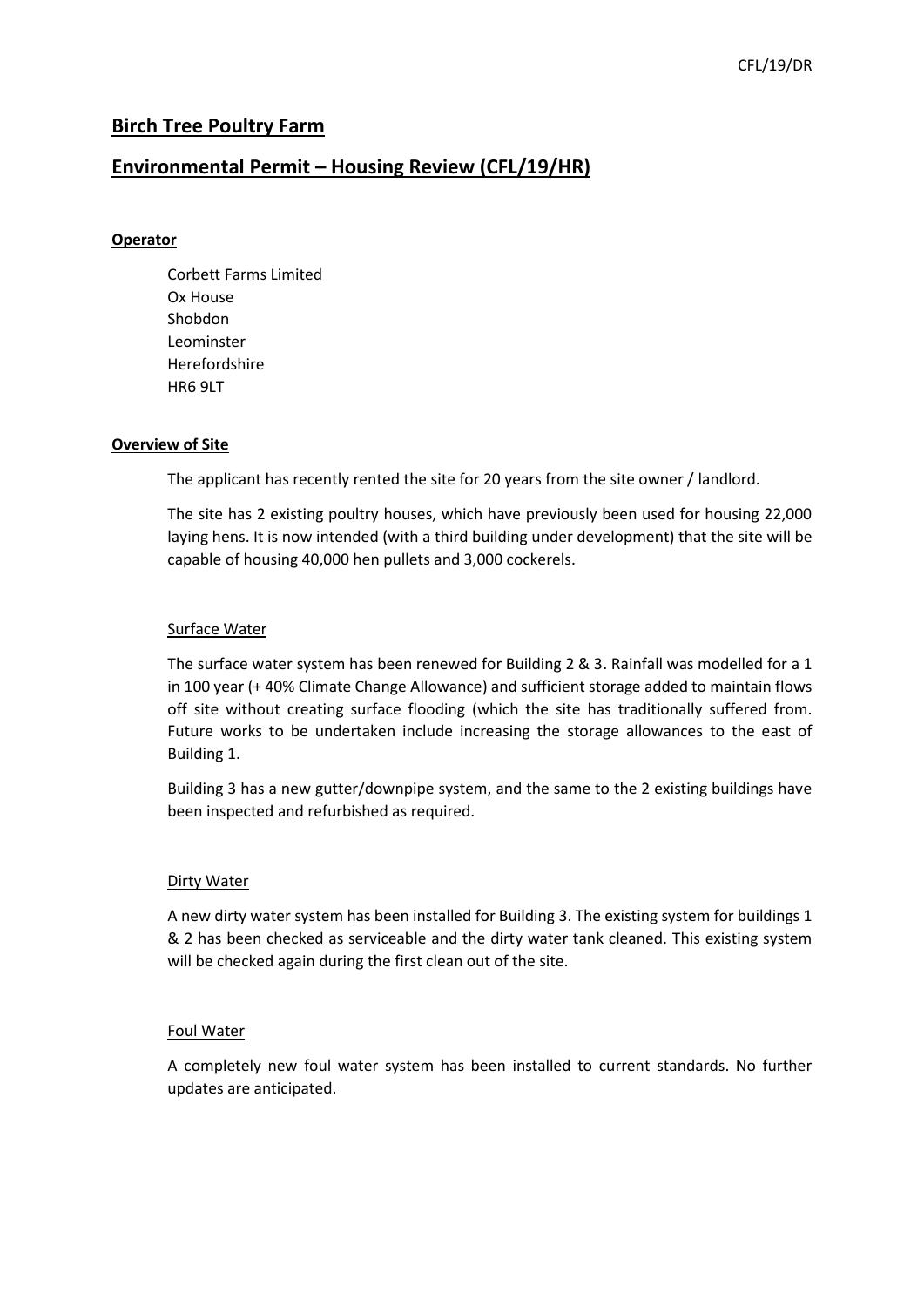# **Checklist – are the following included on your drainage plan?**

| Points to be shown on plan                                               | Tick if included on plan |  |
|--------------------------------------------------------------------------|--------------------------|--|
| The location of all receptors                                            |                          |  |
| All buildings, structures and other sources of drainage                  |                          |  |
| Points where clean water discharges to ditches, rivers, and watercourses |                          |  |
| Outfall points into dirty water lagoons and their emptying points        | n/a                      |  |
| Boundaries of grassed areas, swales and soakaways                        |                          |  |
| Pathways using blue where flows are clean water                          |                          |  |
| Pathways using purple where flows are likely contaminated water          |                          |  |
| Pathways using red where flows are dirty water                           |                          |  |
| Access points into pathways and coloured accordingly                     |                          |  |
| Inspections points and manholes and coloured accordingly                 |                          |  |
| Diverters, Interceptors and sleeping policemen                           | n/a                      |  |